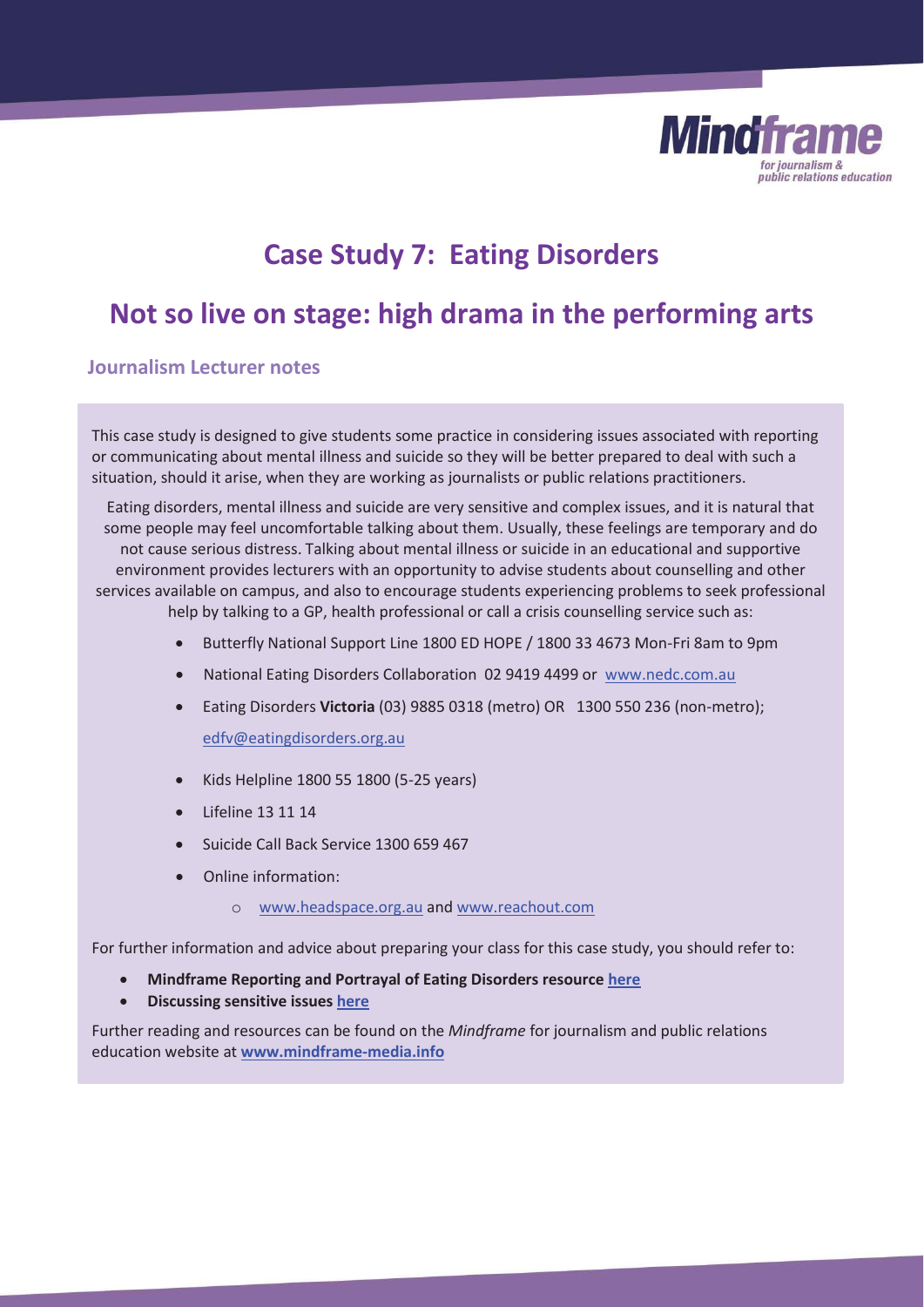

The media can play a positive role in stimulating balanced messages about healthy eating attitudes and behaviours by presenting eating disorders as a complex mental and physical illness rather than as a lifestyle choice.

The media has a major role to play in community education regarding eating disorders and could be a powerful tool for strengthening community capacity to make good health decisions and create supportive environments for people at risk (Keleher & Armstrong, 2005).

The media is a known risk factor in the development of eating disorders. The National Eating Disorder Collaboration (NEDC) states that people living with an eating disorder are "*bombarded with words and images in the media that contribute to the development of their Eating Disorder and impede their recovery*" (NEDC, 2013).

Studies have confirmed that the mass media is one of the principal factors behind body dissatisfaction, drive for thinness, internalisation of the thin ideal, endorsement of surgery and bulimic symptomatology (Levine & Murnen, 2009). Further research also suggests that journalists pursue an entertainment agenda for their reporting of health stories. Personal profile stories involving celebrities have much more currency than reports of scientific knowledge (Shepherd & Seale, 2010).

People engaged in athletic activities, including sports, dance and fitness, may consider disordered eating practices or excessive exercise to be part of a necessary pathway to achieve their optimal health and fitness level. However, the most effective communication approach will provide education that enables people to engage in their chosen activities in a healthy way (Rocci, 2002).

Media literacy can help decrease risk factors for eating disorders and increase healthy body image among different age groups and individuals. Individuals who are media literate are also less likely to have body dissatisfaction and compare themselves to others (Yager & O'Dea, 2008).

Through accurate and sensitive communication, journalists can play an important role in minimising harm to persons living with, or who are at risk of developing an eating disorder. Journalists can also assist with increasing community understanding of the associated risk and protective factors and provide help-seeking options.

## **Background reading: What are eating disorders?**

Eating disorders are serious mental illnesses characterised by severe disturbances in eating and exercise behaviours and potentially can be life threatening. They are driven by distortions in thoughts and emotions, especially those relating to body image or feelings of self-worth. They are not a lifestyle choice or a diet gone 'too far' (CEDD 2014).

Eating disorders cover a range of distinct disorders – Anorexia Nervosa, Bulimia Nervosa, Binge Eating Disorder and Eating Disorder Not Otherwise Specified (EDNOS) (NEDC 2013).

Eating disorders have an adverse impact on physical and mental health and development and are often associated with other psychological and physical illnesses such as depression, anxiety, personality disorders and substance abuse. A person with an eating disorder may also experience long term impairment to their social and functional roles, and without effective treatment they can cause serious and permanent harm or even death (NSW Service Plan 2013).

Eating disorders affect people of all age groups, genders and socio-economic and cultural backgrounds. They may arise in response to a range of risk factors and are often a way of dealing with underlying personal, emotional and psychological difficulties (CEDD 2014).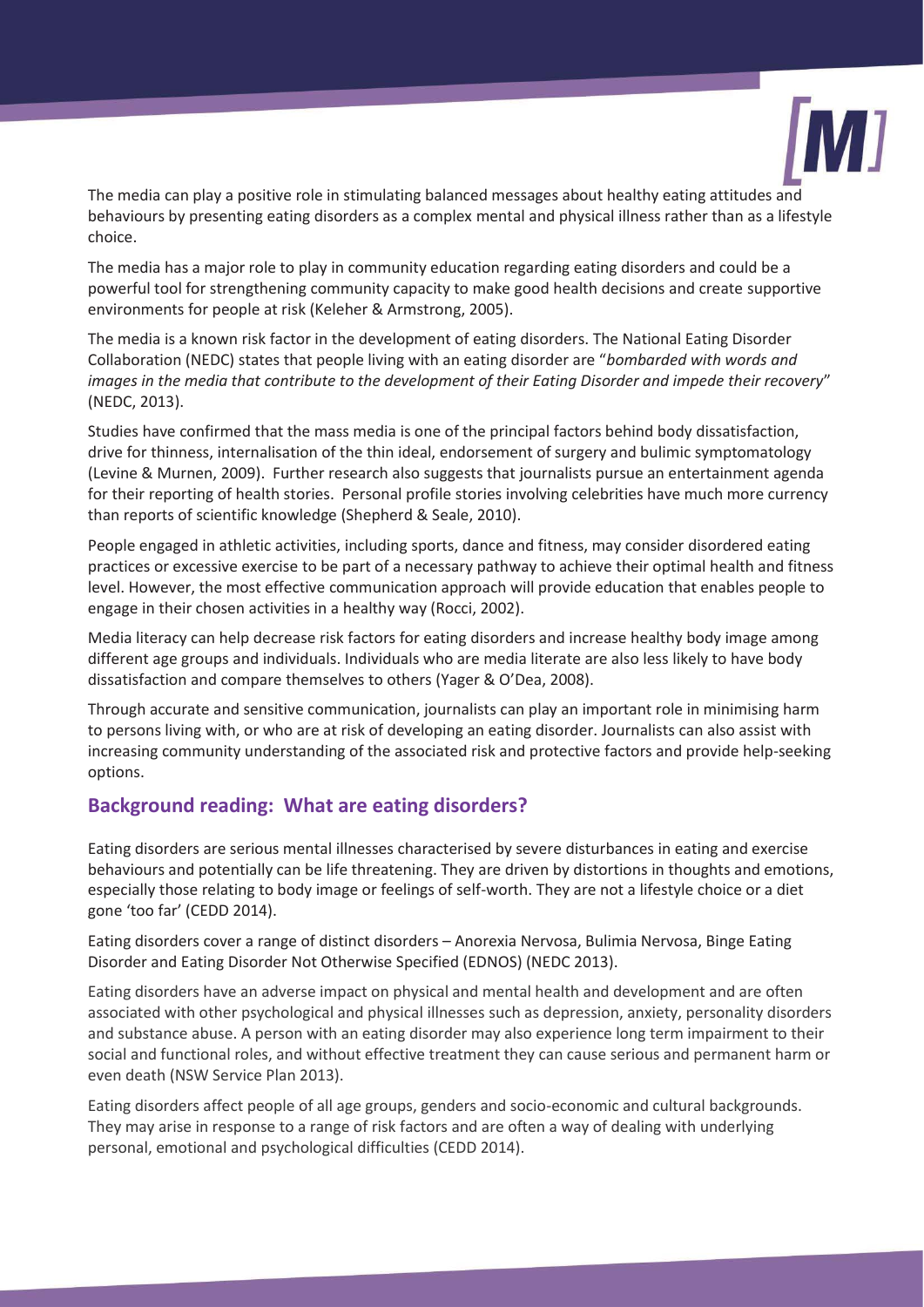

A person has an eating disorder when their attitudes to food, weight, body size or shape lead to marked changes in their eating or exercise behaviours, which interfere with their life and relationships. Eating and exercise behaviours that people with eating disorders may engage in include: dieting, fasting, overexercising, using slimming pills, diuretics, laxatives, vomiting, or binge eating (consumption of an unusually large amount of food accompanied by a sense of loss of control).

A person with an eating disorder may experience long term impairment to social and functional roles and the impact may include psychiatric and behavioural effects, medical complications, social isolation and disability. The mortality rate for people with eating disorders is the highest of all psychiatric illnesses, and over 12 times higher than that for people without eating disorders. About one in 20 Australians has an eating disorder and the rate in the Australian population is increasing (NEDC, 2013).

#### **Implications for reporting of eating disorders**

Given that the media is a known risk factor in the development of eating disorders, there are implications for the way eating disorders are represented in the media. In particular, it becomes important to consider the potential effect of a report on emotionally vulnerable individuals, who may be influenced by what they read, view, or hear. The effect may be more profound if an individual identifies with the person portrayed in a media article or news item, perhaps because they are in the same age group or share similar experiences or ideals.

Eating disorders are legitimate topics for serious discussion in the media, like other mental health issues. However, the presentation of eating disorders should be considered with great care. It is important to remember the factors contributing to the onset of an eating disorder are complex. No single cause of eating disorders has been identified; however, known contributing risk factors include: genetic vulnerability, psychological factors and socio-cultural influences (NEDC 2013).

Evidence shows that socio-cultural influences play a role in the development of eating disorders, particularly among people who internalise the Western beauty ideal of thinness. Images communicated through mass media such as television, magazines and advertising are unrealistic, airbrushed and altered to achieve a culturally perceived image of 'perfection' that does not actually exist. The most predominant images in our culture today suggest that beauty is equated with thinness for females and a lean, muscular body for males. People who internalise this 'thin ideal' have a greater risk of developing body dissatisfaction which can lead to eating disorder behaviours (NEDC, 2013).



**Click here for link**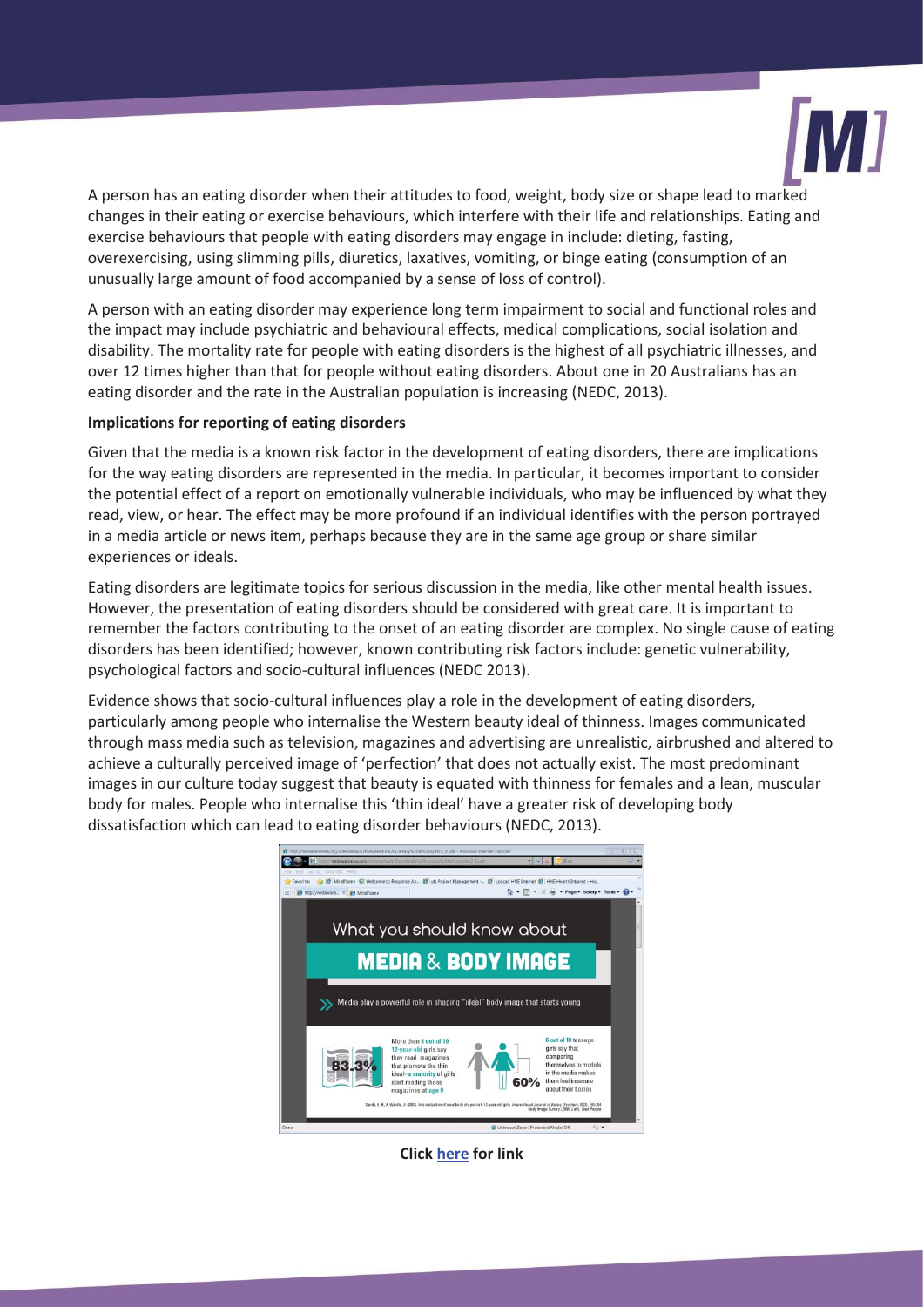

#### **Eating disorders and suicide**

The risk of premature death in people with eating disorders relates in part to medical complications associated with the disorder. However, suicide has also been identified as a major cause of death in people with eating disorders.

- Research shows that 1 in 5 individuals with Anorexia Nervosa who died prematurely had taken their own lives.
- x Research on suicide in people with Bulimia Nervosa and EDNOS is less available; however, suicide attempts have been identified in people with Bulimia Nervosa (NEDC, 2013).

## **The scenario**

A ballet performance is being held in a major city and the 'full house' sign is up. Numerous media reporters are present for the opening gala night and guests include prominent community figures, international guests and politicians. The principal dancer Amelia has completed rehearsals and is anticipating her debut performance at the nationally acclaimed venue. She has been on a severely restricted diet and on the night of the performance, collapses before interval and needs to be carried off stage by paramedics.

Amelia has a history of an eating disorder. During her early teens, Amelia spent some time in a residential program for eating disorders, with follow up sessions with a psychologist to monitor her progress and learn strategies to attain her healthy weight goal. She has many close friends in the performing arts arena and is also a ballet teacher, with many of her pupils in the audience.

Some important facts are:

- The event occurred at a large public venue and was witnessed by the entire audience
- The performance was scheduled for a national tour
- Comments have started appearing on the ballet company's Facebook page
- Many defamatory comments have started appearing on Amelia's Facebook and on Twitter
- The performance had to be cancelled and patrons are mostly angry and upset at being deprived of viewing the entire show, despite being offered tickets to future performances
- There is considerable traffic on the ballet company's website and a large volume of media interest and coverage of the incident
- There is little to no information available about Amelia's mental health and wellbeing

## **Questions for consideration**

|                    | <b>Question 1:</b> Should this story be reported and what is the rationale?                                                                |
|--------------------|--------------------------------------------------------------------------------------------------------------------------------------------|
|                    | <b>Question 2:</b> How can ethical issues inherent in this story be balanced with journalistic values?                                     |
|                    | <b>Question 3:</b> Who would you interview?                                                                                                |
| <b>Question 4:</b> | Discuss the impact and use of social media in this situation.                                                                              |
|                    | <b>Question 5:</b> What other decisions need to be made before deciding to post on facebook or<br>Twitter, publish or broadcast the story? |
|                    | <b>Question 6:</b> How should the story be reported?                                                                                       |
|                    | <b>Question 7:</b> What are the specific issues associated with reporting this as a TV news story?                                         |
| <b>Question 8:</b> | How could this scenario be used as a basis for a feature story?                                                                            |
|                    | <b>Question 9:</b> Using this scenario for ethical debate, discuss pros and cons for reporting the story.                                  |
|                    |                                                                                                                                            |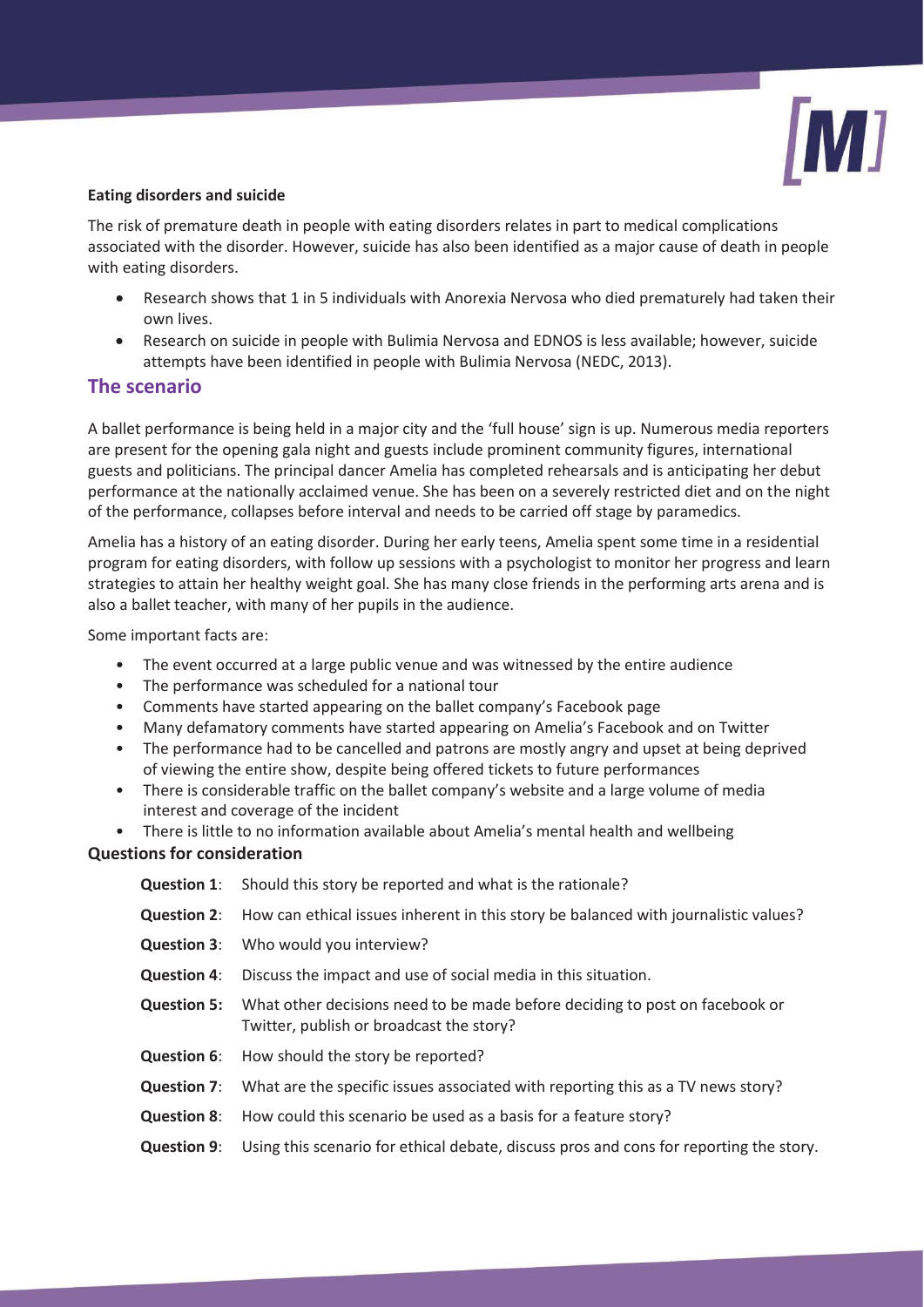

*Note: The student notes contain only brief prompts for each question. The information provided in the following pages can be used to facilitate class discussion or to assess students' work.* 

*Alternatively, you may decide to provide students with a copy of this information.* 

### **Question 1: Should this story be reported?**

#### **News values**

Audiences globally are usually considered to be most interested in things that affect them directly, which is why the deaths of five people in a local community is more newsworthy to that community than the deaths of 500 in a foreign country. Similarly, strong value is attached to information that could affect audiences directly in the future and also information about things that could potentially cause them harm. The basic news values are: impact, timeliness, proximity, conflict, currency, unusualness and relativity (White, 1996).

**Impact:** refers to the relevance the story has to the audience's lives. In this case, the theatre is in the local community and is well known to the audience, some of whom may have or have had children, relatives or friends working or performing there.

**Timeliness:** refers to information that helps people organise their lives. People may feel they need this information to determine how the incident might impact on them personally, their loved ones or whether they send their children to have lessons or perform at the theatre.

**Proximity:** refers to how 'close to home' a story is. This story is a local issue affecting local people.

**Conflict:** is the news value most people associate with media, and is often seen as the most important news value in today's media. Conflict is also present in news that 'afflicts the comfortable' by making them anxious or guilty. It's also what is meant by the tabloid dictum to 'anchor every story to its emotional base'. In this case, the anxiety felt by peers, parents, students or workers is a form of conflict.

**Currency:** is the term used to describe how 'hot' an issue is at any one time. Stories relating to eating disorders and celebrities or performers are usually always 'hot'.

**Unusualness:** refers to an incident or story being unexpected. In this scenario it is an unexpected collapse of a performer and how this impacts on the wellbeing of others.

**Relativity:** describes whether a story is news-worthy in relation to other possible stories, and across different media. The case at the theatre is new and the type of incident is not common. The story also meets the test of relativity in that it works for TV, radio and print.

#### **'Public interest' and the impact of reporting**

#### **Public safety**

Students, parents and staff at the theatre would be the target groups which would need to be considered when determining public interest issues. There may be students who are vulnerable and the theatre needs to consider what support they can offer to those who may be directly affected.

Helplines and support services need to be included in the story and also by the theatre.

*Note: Students will need to determine if they need further information before they can conclude this, and how they would obtain information relevant to their local area, as well as national helplines.*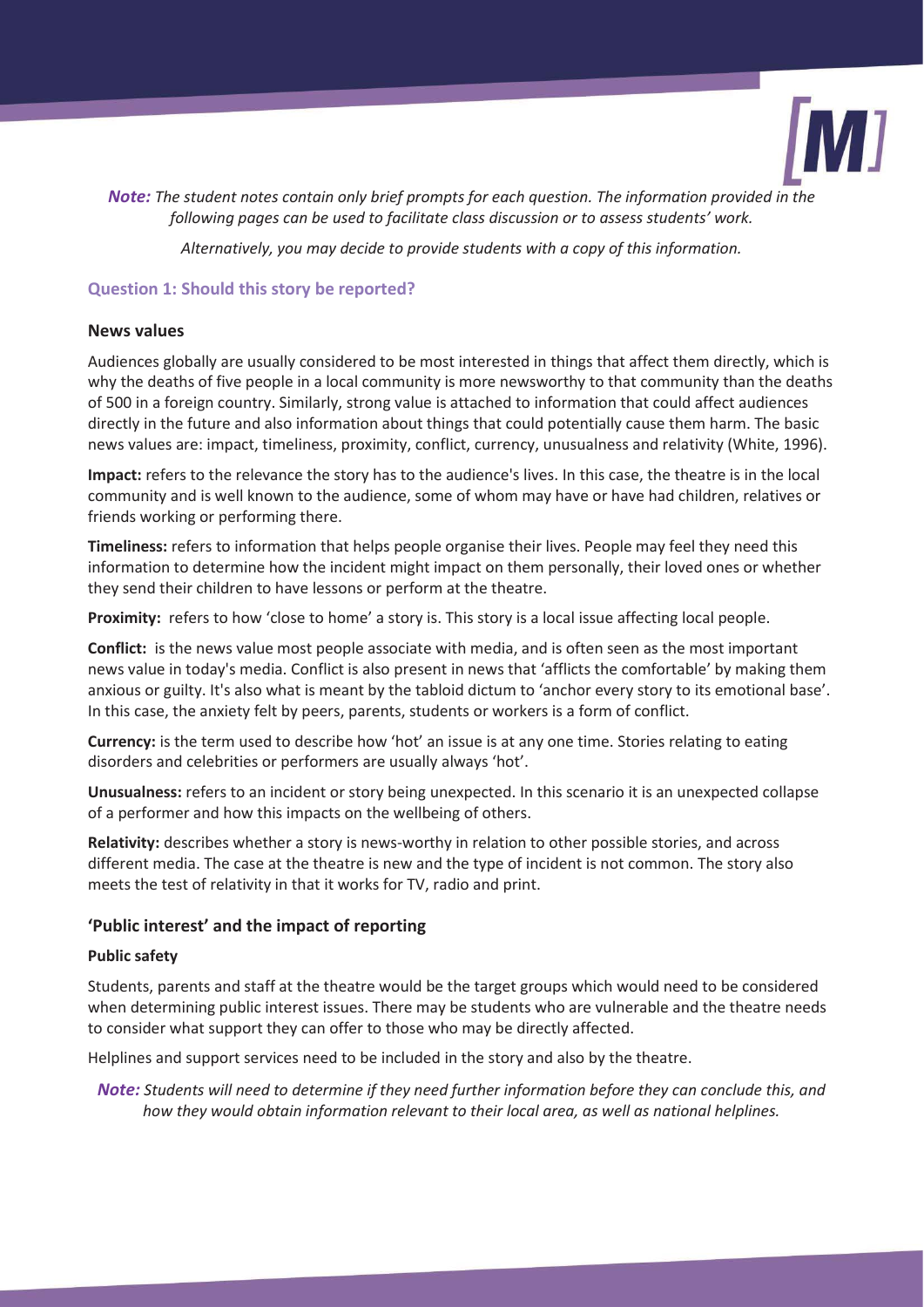

#### **Discrimination**

Issues related to discrimination need to be considered. What is the corporate responsibility of the theatre and how might publishing personal as well as professional details about the ballet dancer be interpreted.

*Note: Students need to consider risk management. For example, if they need further information or details to add to their story, how would they access this information? How would they verify the source and ensure it is authentic and reliable, and also maintain privacy and confidentiality? Students may also need to consider the repercussions of the story and how it might affect future career prospects for Amelia.* 

**Refer to Mindframe Reporting and Portrayal of Eating Disorders resource here** 

#### **Community attitudes**

Reporting about eating disorders accurately can increase community awareness, challenge public misconceptions and myths, provide public health messages to raise awareness about risk factors, and provide helpline and support options. However, it takes time to change community attitudes. The way the story is reported will be a crucial factor in the community's reaction to the person at the centre of the story

#### **Right to privacy**

The ballet dancer may feel vulnerable and victimised, thus it is important to be authentic and respectful.

If she feels she is being discriminated against, she may want to tell her side of the story. This could be of benefit, but much consideration needs to be given to how soon after the event she is able to provide her own account of the circumstances behind the event.

She may not want her situation made public and could fear the resulting stigma and impact on her professional opportunities in the future.

Her right to privacy may be mitigated by the fact that the theatre is liable for the cancellation of the show, but they could provide a general message to the public of 'performer illness' to explain the circumstances behind this event.

#### **Professional responsibility**

Students may consider that the journalist is going against professional or editorial expectations if they decide not to report the story. The news organisation must consider all options and repercussions if they don't run the story. In this scenario, the editor might say "public performer collapses mid performance" is news. The audience might want information to help them decide how they feel about the issue.

#### **Personal values**

To some extent, establishing the public interest in this case will be influenced by the journalist's own values. For example, how would they feel if their own child or relative attended the theatre as a pupil or audience member? Alternatively, the journalist might feel angry at the news organisation for reporting the story if he/she feels sympathy for the ballet dancer.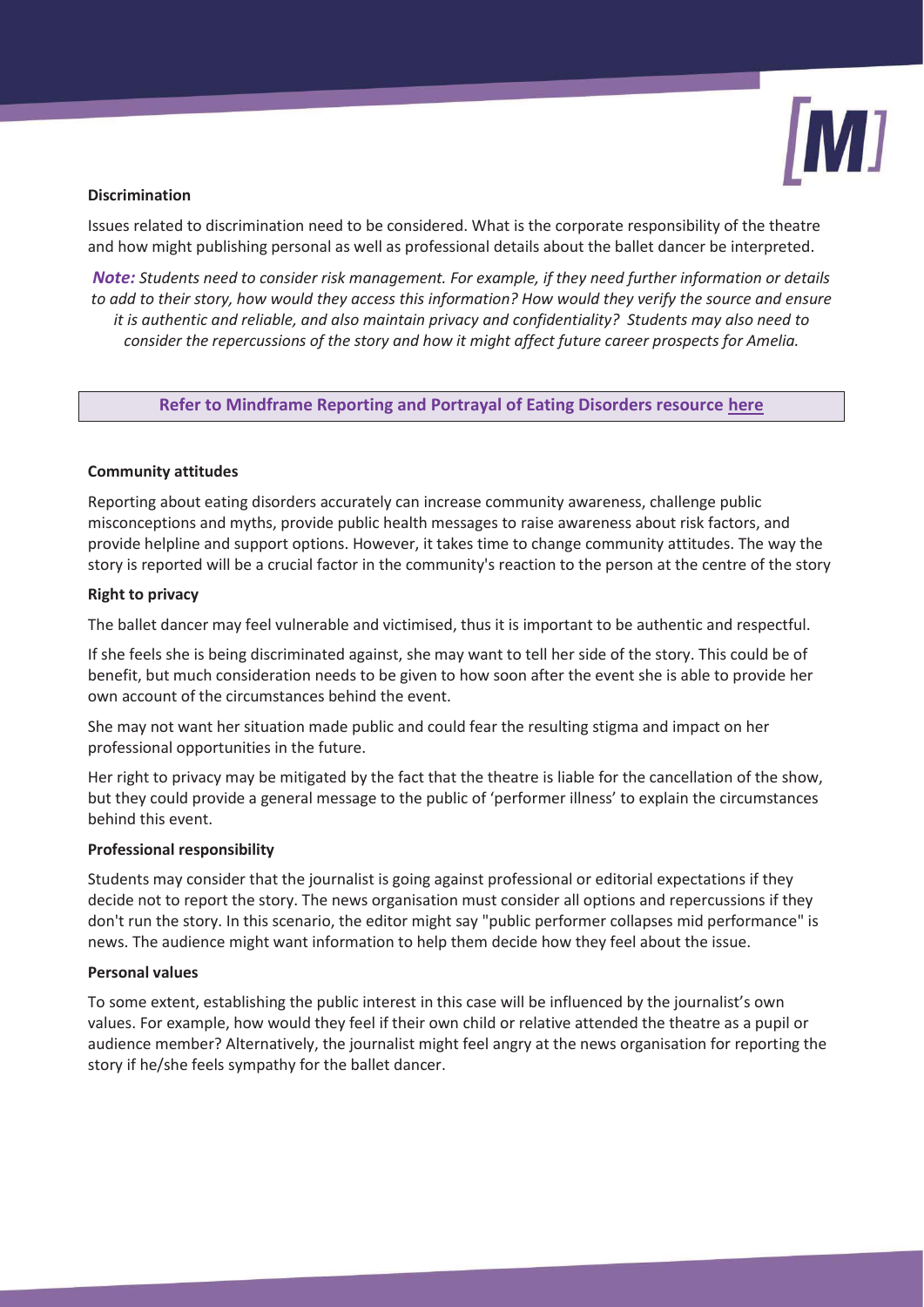

## **Question 2: How can the ethical issues inherent in this story be balanced with journalistic and commercial values?**

Students can refer to the "*Ten questions to guide the journalist through the decision making process*" outlined by Black, Steele and Barney (1997) or to Bok's (1978) three-step model for making an ethical decision (both included in the document entitled *Additional materials*). A summary of the key issues contained in these models, as applied to this scenario, is outlined below.

#### **Developing a better understanding of the topic**

Journalists (and students) need to reflect on how much they know about eating disorders, and whether their knowledge is based on fact and evidence or public perception. This is particularly important for eating disorders, which is often portrayed inaccurately in fiction and visual media. By developing a better understanding of eating disorders, the journalist can present a more balanced story.

#### **Checking organisational policies and professional guidelines**

Journalists should consider principles provided in the Media and Entertainment Arts Alliance (MEAA) Code of Ethics. Some media organisations also have their own policies and these may provide guidance in relation to issues such as privacy, reporting mental illness and dealing with vulnerable people.

Journalists can also refer to the recommendations provided in *Reporting mental illness and suicide: A resource for media professionals,* available from the *Mindframe* website – www.mindframe-media.info.

#### **Reflecting on the motivations of stakeholders**

In this case there is the woman with an eating disorder, her colleagues, the audience, the theatre owners, the ballet company, the news organisation and the journalist. The potential motivations of each of the stakeholders need to be evaluated. Motivations of the stakeholders can affect the credibility of the information provided. For example, the theatre might suggest that they cannot provide information about future performances based on the precariousness of the health of the performer, but must also maintain the favour of their patrons in order to not threaten favourable reviews by theatre critics.

## **Exploring alternative ways to report the story**

For example, the journalist might consider running the story without names, but this may impact on the news value of the story. The information available to the journalist can be framed in a number of ways. Reporting the case sympathetically and including all the mitigating evidence may minimise the chances of the audience scorning the performer.

## **Accepting responsibility**

At one level, the journalist has an obligation to truth-telling and to acting independently of influence. However, the journalist also has an obligation to minimise harm and to be accountable for what he/she does. Some journalists seek to consign dilemmas such as the one outlined in this scenario to the 'too-hard' basket and seek to shift the responsibility onto others. Such a journalist would produce the story and leave it to someone else to decide whether to report it. Even so, the journalist will have made choices about the angle the story will take and which parts of the evidence will reach the wider public, possibly shaping public understanding of what has happened.

There is no escaping the consequences of individual choices about news. The journalist controls the words they use to tell the story, the points to emphasise, and the extent to which the story is sensationalised. The editor will also have an influence over what is published or broadcast, but the journalist makes the original decisions about what to include and omit.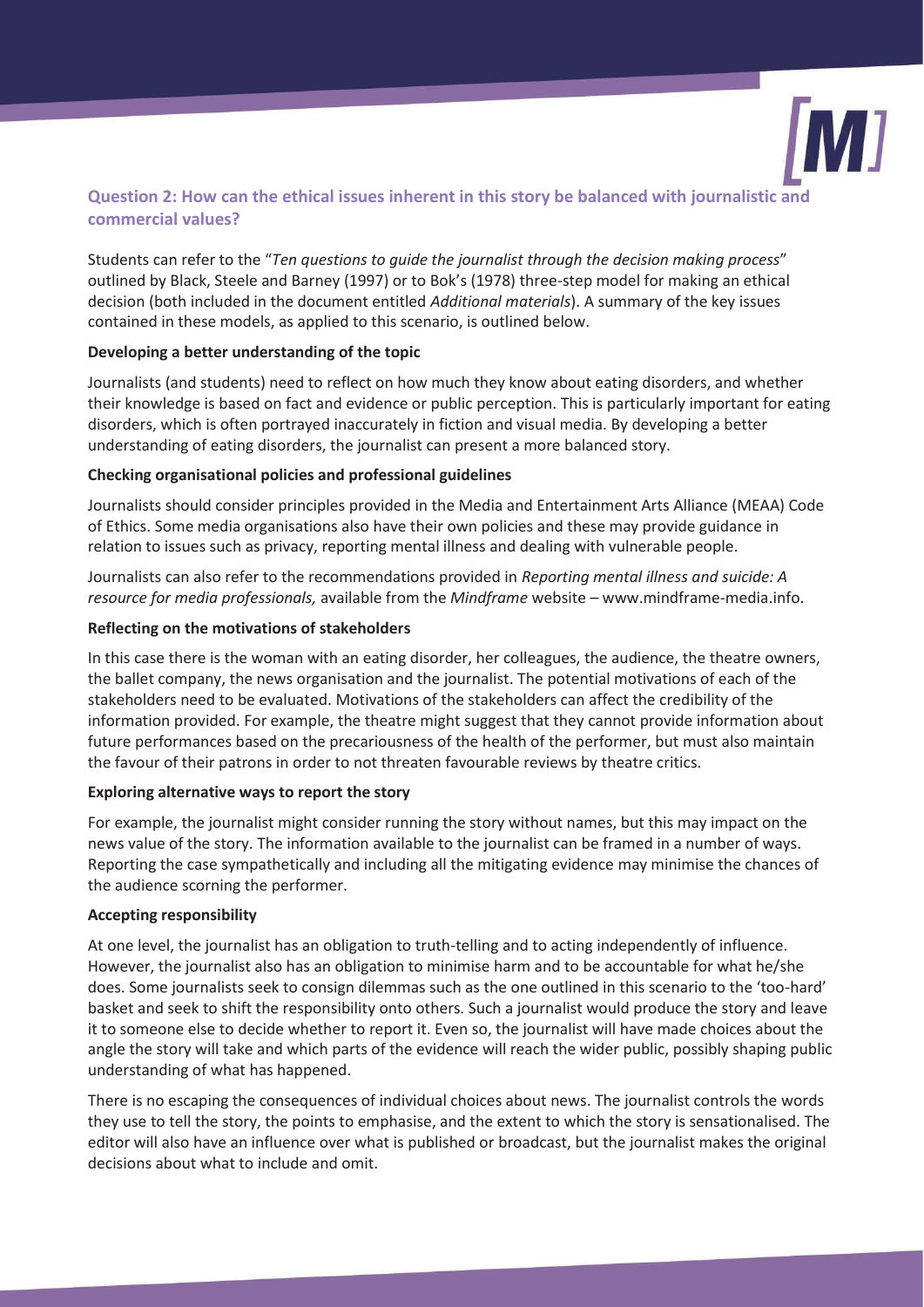

#### **Justifying the decision**

If journalists have ethical principles as a guide and can articulate their decision-making process and its values, they can ethically justify a decision even when others object to the outcome. Journalists need to consider their professional codes of practice and process for evaluating their decisions as this then allows for the application of values, loyalties and principles to other dilemmas in the future. In this way, decision making will be fair to those who become part of the news.

#### **Question 3: Who would you interview and are the interviewees appropriate?**

The sources the journalist chooses and prioritises will direct what is eventually reported and who is interviewed. Students should consider whether the people interviewed are the most appropriate sources of information, and whether there are any other credible experts in the field who could be interviewed. Students should evaluate the interviewees in terms of their strengths and weaknesses as sources of information and the type of information which can reasonably be expected from them. This would include deciding whether the information is specific or generalised, whether it can be verified, how it can be verified, whether the interviewees seem credible and whether they may have an undeclared motive. All these factors could significantly affect the priority assigned to each source.

*The theatre owners or ballet company* may provide first-hand experience of the alleged problems and be a source of colourful quotes about their experiences that enhance the audience's understanding of the facts. These people may also feel very strongly about the issue, so information provided by them that is outside their personal experience would need to be substantiated in an authoritative or evidence-based way. The theatre owners should also be able to provide facts about theatre policies, official action taken and support available for the performer.

*An eating disorder specialist practitioner or researcher* can contribute expert information about eating disorders and offer authoritative generalised opinions, but can't comment on an individual case.

*The ballet dancer* should have an opportunity to approve the story before it is published. Apart from a right of reply, she may offer another perspective and provide insight into the situation, as well as provide colourful quotes to assist in bringing the story to life for the audience.

Bear in mind that these interviewees may react emotionally to the incident and this could affect the credibility of some comments, or the amount or type of information that is disclosed.

#### **Interviewing a person with an eating disorder**

You may want to explore with students whether the ballet dancer should be interviewed and what considerations this involves. For example, many people who have previously or currently live with an eating disorder are willing to talk publicly about their experiences in an effort to promote awareness and positive attitudes. Others may want to keep their experiences private or may find discussing the issue distressing.

Some general principles to consider prior to interviewing a person with an eating disorder are:

- Be sure the person is prepared to discuss their story
- Avoid confrontational interviews
- Allow the person to speak for themselves
- Discuss the questions you propose to ask and inform the person of the context of the interview
- Check the language the person uses to describe their eating disorder
- Do not use names without permission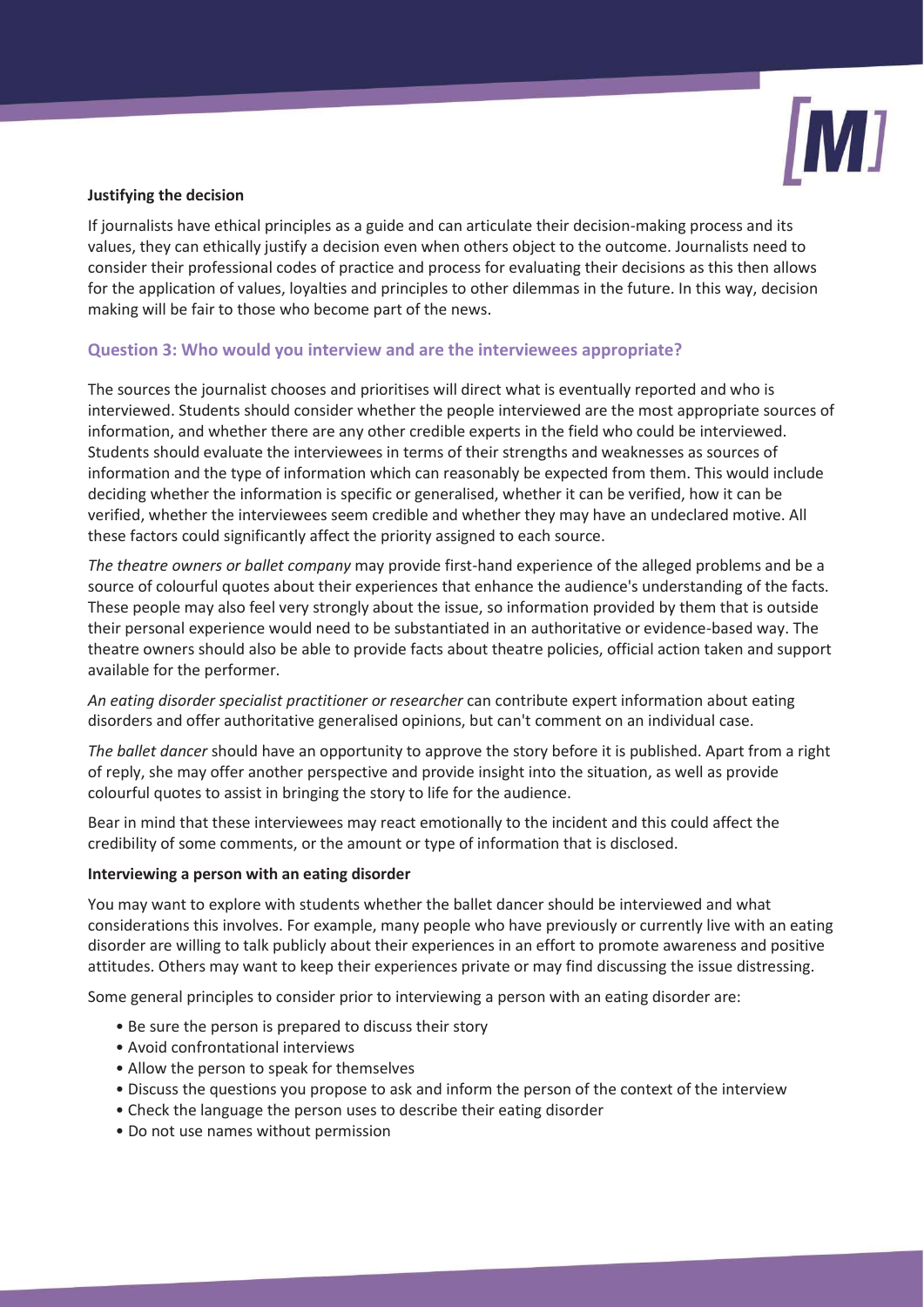

## **Question 4: How could social media impact on this situation?**

Consider some of the social media and communication technologies that may have been used to generate both negative and positive comments, for example, the theatre company's Facebook page and Twitter account, or Smartphone application with push-notification function. How could these be used to manage this situation where there is detailed information about the event, including images, location and identity of the performer circulating rapidly?

- Journalists could respond to this by 'managing the message' and counteracting detailed social media conversation with help-seeking information.
- Images are potentially circulating from the event and the situation;
- It is important that the public is made aware of other risks that exist in the online world. In discussing pro-anorexia and pro-bulimia websites, it is advisable that media refrain from quoting passages from these sites or reproducing images found there. Reproducing messages found on these sites may reinforce the disordered thinking experienced by a person with an eating disorder.

#### **Other considerations:**

- Event organisers will also need to consider how stakeholders such as other performers might communicate about this incident, and the influence this may have on their fan-base and/or followers (e.g. via Twitter) and the wider community;
- x The theatre may also want to consider follow-up information they can send out to ticket holders about how to access help if distressed about the incident in the days and weeks following, e.g. via social media or email.
- The event will also need to consider how to communicate with staff to keep them informed and provide support for those who may need it.
- Event organisers will need to consider how to manage staff communication, and whether and how staff should be talking about this incident outside of their professional roles. How will you sensitively communicate responsibilities to staff and generate ideas for how their expertise may be used to support each other and external stakeholders? Would volunteers be managed differently, and if so, how?
- If there are claims of negligence reported, it may seem reasonable to defend those allegations in the media. However, students will need to consider whether more public discussion of the situation will be helpful or potentially harmful to the wider community.

## **Question 5: What other decisions need to be made before deciding to post on Twitter or facebook, publish or broadcast the story?**

After completing preliminary interviews, the journalist is in a position to make the crucial decision about whether the emerging story should be posted on social media, offered for publication or broadcast. At this stage the journalist needs to re-visit questions about *public interest, news values and principles, credibility of source* and *accuracy of information.*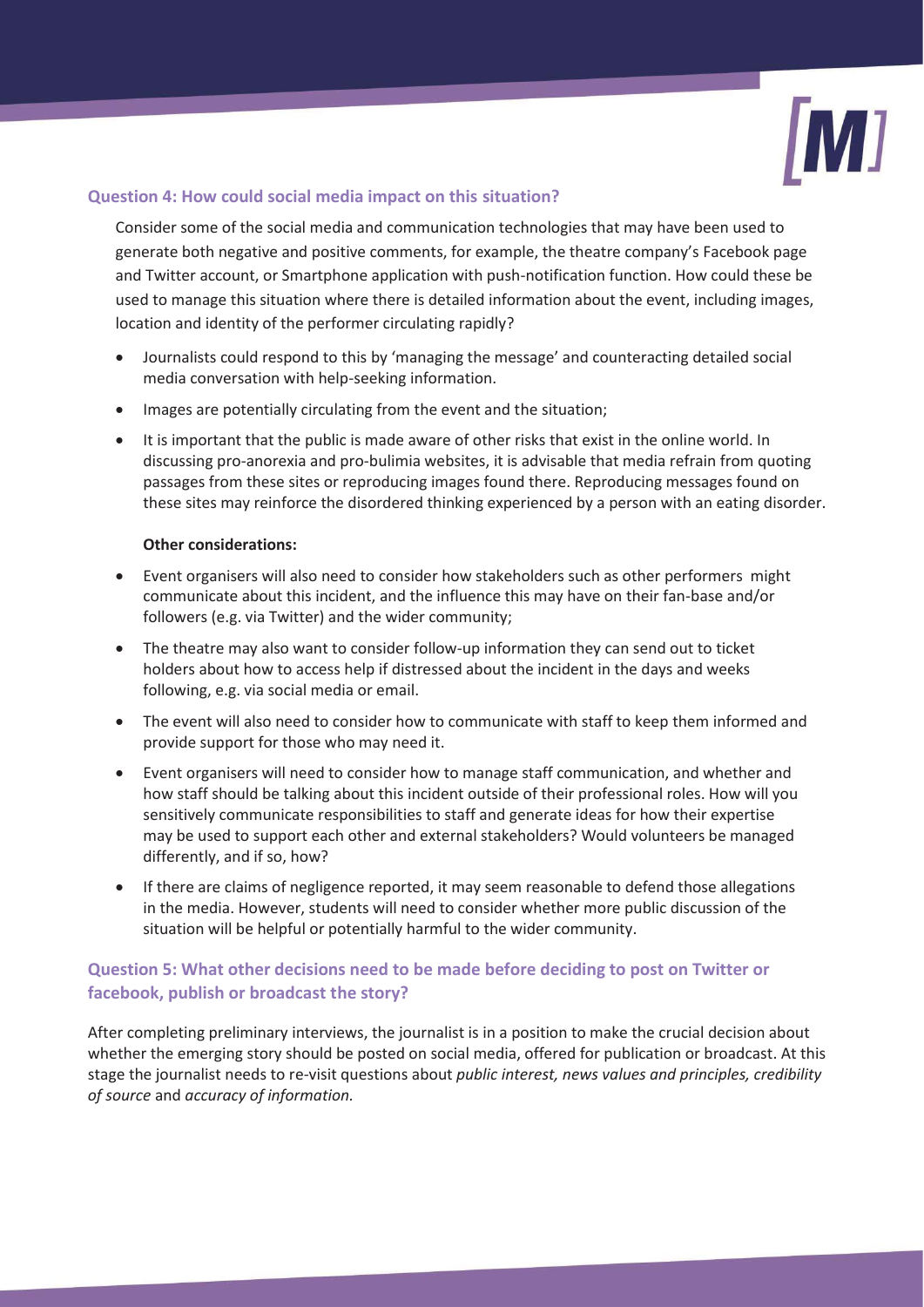

#### **What are the facts?**

First, the journalist must check if all the information collected can be verified. If any information cannot be verified, is it important enough to report? If the decision is yes, what news values are being assigned by the journalist when assigning priority to using unverified information?

#### **Are the sources credible?**

Sources will appear to be credible once the media is used as a forum for their views. The process of deciding whether sources are credible includes considering whether some sources, for example 'official' ones, are intrinsically more credible than others. The journalist must be satisfied on an individual level that they can substantiate everything that is asserted and that their decision can be defended, in court if necessary. As part of this, the journalist must once again ask themselves if any information is assumed to be 'known' without substantiation.

#### **Is there a single statement or quote that embodies the central issue in the story?**

Can a story be structured around this? What news values are given priority as information is considered? Has 'hero' or 'villain' or 'victim' status been assigned to any party?

#### **Given the decisions already made about how news values relate to the story, is it still worth telling?**

Throughout the process the journalist has been making decisions based on their understanding of the audience, the public interest and the news values given priority by the news organisation. News organisations usually have a particular audience in mind when they prioritise news values.

## **Question 6: How should the story be reported?**

Students can be referred to the resource '*Fact or fiction?'* for an overview of the issues associated with reporting mental illness. The following information covers the main issues students will need to resolve in developing a news report based on the scenario.

#### **Selecting the 'frame'**

In considering whether this story should be reported (see Question 1) a number of alternative frames or story angles can be identified. Some of the possible frames include:

- The performing arts puts people at risk of developing an eating disorder
- The public lacks understanding and knowledge about eating disorders and may discriminate against people living with eating disorders
- People with eating disorders face significant stigma and isolation
- The theatre company is trying to cover it up (the mistake could be either not checking the person's history earlier OR breaking confidentiality by disclosing personal information)
- A public figure and advocate for people with eating disorders has proposed a public meeting

## *You may wish to have students make a list of the many alternative 'angles' which could be applied to this scenario, and discuss the potential impact of each angle.*

## **How important are the views of the theatre and local community?**

When it comes to describing how the community feels about the issue, there is a lot of information at the students' disposal. Students need to think about the aim of reporting the story. On the one hand, it is fairly likely that the audience will speculate about the case. On the other hand, is it the journalist's job to encourage that speculation by providing unsubstantiated opinions? As students reflect on the choices they've made, they need to consider the public interest in terms of their aims in reporting the story.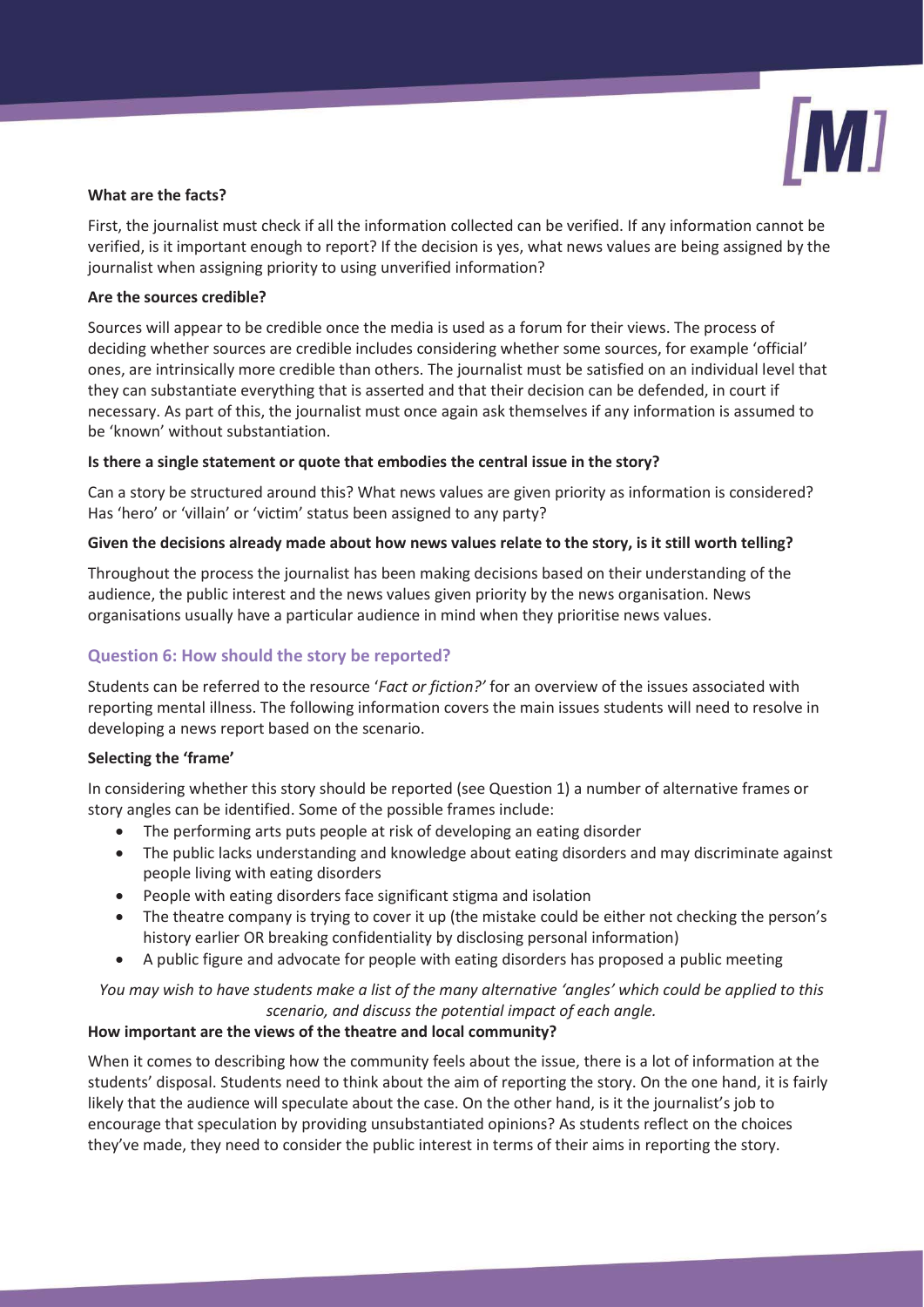

#### **What facts must be included in the story?**

The frame chosen will dictate the type of information that is included or prioritised. Within a given frame, students can provide the audience with a balanced story by including all relevant information. Students should also ensure that the key message of their report is based on fact and evidence.

Deciding which facts are relevant also involves several related questions. For example, are the answers to *"who, what, where, when, why* and *how"* always appropriate to the story? In this scenario, the identity of individuals involved is important to the story, and if it is reported without using names, the theatre can't be identified either.

This is significant because the public will inevitably know which organisation is involved. If names are used, does this mean the public interest in them is a more important value than the individual's right to privacy? Students need to consider carefully the potential impact on an individual before deciding to publicise that they have an eating disorder.



## **Eating disorders myths**

#### **How would a member of the audience feel after seeing this report?**

If the answer is sad, frustrated or worried, students might consider the role of the media in providing support for their audience instead of simply tapping into their anxiety as a news value. Accurate information about eating disorders and contact details for specialist or other support services can be provided to give the story 'balance'.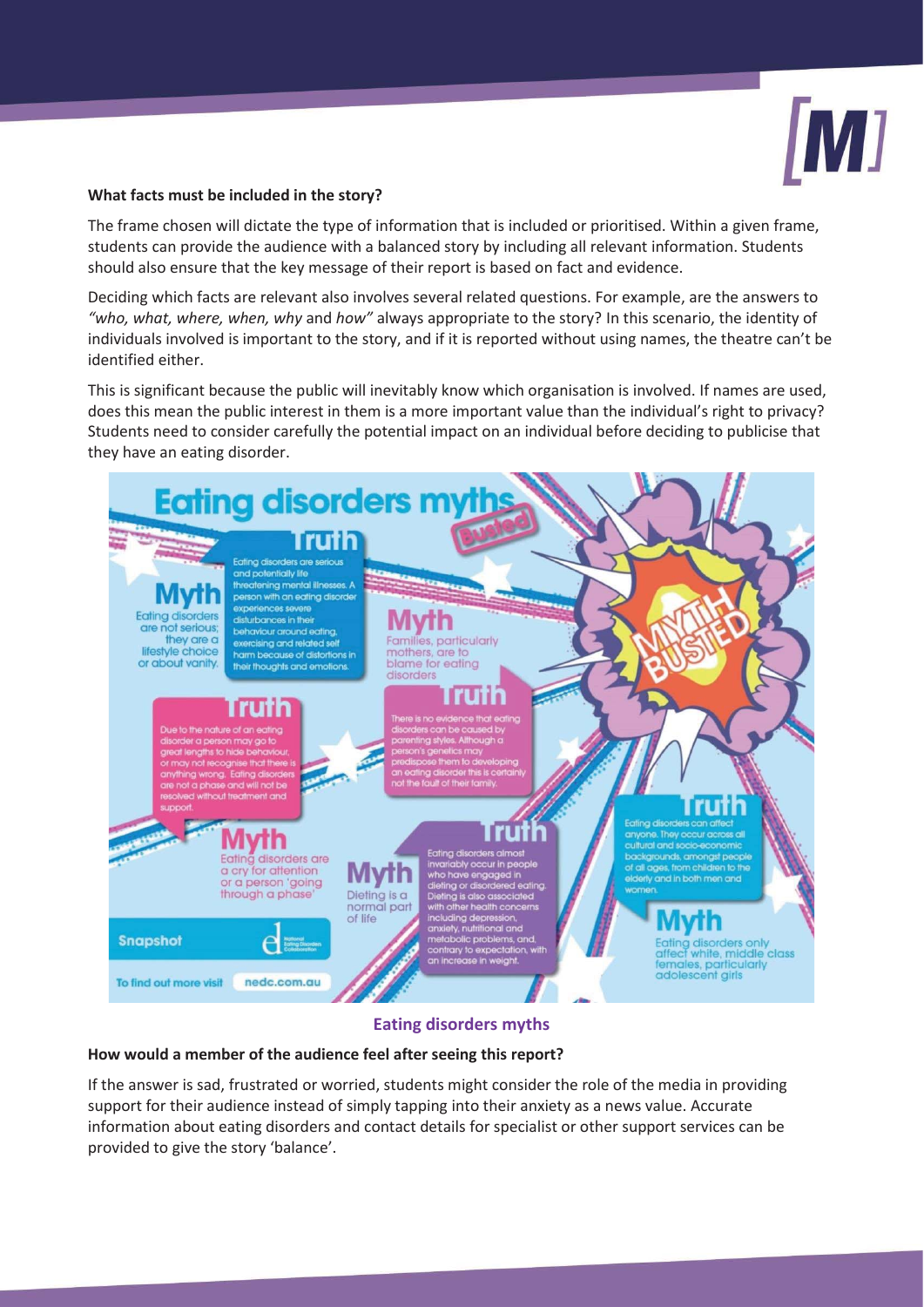

News reports should not give the audience the impression that eating disorders are untreatable or that people can never recover.

## **Is the report fair as well as accurate?**

Some considerations are:

- x References to eating disorders or mental illness are confirmed and relevant*:* For example, if the headline or lead asserts certain facts about mental illness, is this confirmed in the report and is it relevant to the story?
- x Appropriate use of medical terminology*:* If medical terminology is used, has this been quoted from an expert source?

#### **Use of non-stigmatising language**:

While decisions about language selection will reside with the journalist, certain language can alienate members of the community, sensationalise the issue or inadvertently contribute to disordered eating being presented as glamorous or an option for dealing with problems. The context in which language is used is important. Some general issues, and suggestions of how these may be addressed, are presented below.



#### **Avoiding stereotypes and sensationalism**

News reports can either reinforce or challenge stereotypes and myths about eating disorders. There is also a risk of portraying all eating disorders as being one and the same, when in reality there are many different types of eating disorders and each person's experience is different. People with eating disorders may also be inappropriately portrayed as 'victims', and the illness sensationalised as a 'weak personality' or a 'lack of willpower'.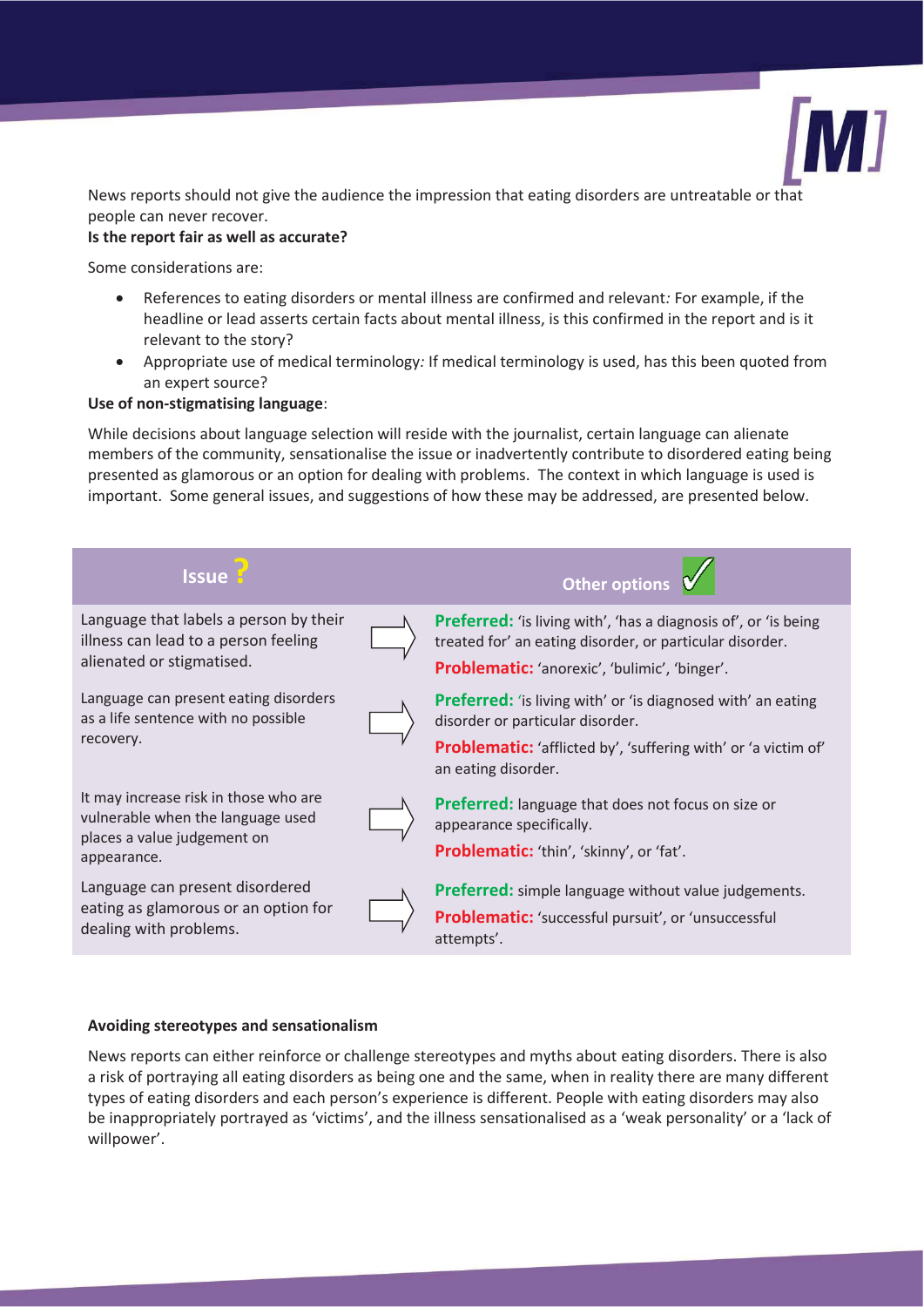

Students should be wary of reinforcing stereotypes about eating disorders because of the potential harm to the subjects of the story and to other people directly or indirectly affected by the story. Sometimes the demands of the news room seem to be at odds with a journalist's priorities in the private exchange between reporter and interviewee. If a journalist needs to negotiate with an editor who favours sensationalism, they should ensure they are armed with the facts about the potential damage resulting from sensational reporting.

#### **Tips to avoid perpetuating stereotypes**

- The term 'eating disorders' covers a range of distinct disorders Anorexia Nervosa, Bulimia Nervosa, Binge Eating Disorder and EDNOS. Be careful not to imply all eating disorders are the same or that each person's experience will be the same;
- Show the range of eating disorders that exist, rather than focussing entirely on anorexia nervosa. All eating disorders can be associated with serious consequences including mortality;
- Be mindful not to reinforce the stereotype that only women develop an eating disorder. While eating disorders are more prevalent in women, they can also occur in males;
- Avoid associating eating disorders with weight or being thin, as a person with an eating disorder can be under, at or over their most healthy weight.

#### **Language guidelines**

- 1. The words 'anorexic' and 'bulimic' are adjectives and not nouns and therefore should not be used to describe a person e.g. "Amelia is an anorexic". This use also implies that Amelia is defined by her anorexia, the other aspects of her personality being ignored.
- 2. The phrase 'people affected by eating disorders' includes anyone who has an eating disorder as well as those around them who are also impacted (families, friends, carers and professionals).
- 3. The word 'sufferer' implies a poor quality of life. Instead, consider more positively framed language such as 'living with (an eating disorder)', 'has a diagnosis of' or 'being treated for'.
- 4. Eating disorders are sometimes referred to as 'eating distress'. 'Eating disorder' is less emotive and is the term currently in common use by health care professionals.
- 5. Eating disorders are a recognised mental illness. When referring to mental illness, it is important to consider the issue of stigma. Many people who would benefit from specialist services may not be ready to consider their eating behaviour in terms of mental illness. An eating disorder is an illness with serious physical and psychological implications that are intertwined. Both physical and mental health aspects should be acknowledged.
- 6. Although a person with an eating disorder may have maladaptive behaviours, it can be useful to discuss their views about this to facilitate understanding about issues related to resistance to change or treatment.
- 7. The terms 'illness' or 'condition' are preferred to the term 'disease'.
- 8. People with eating disorders are sometimes described as 'attention seeking', 'manipulative' or 'devious', terms that have very negative connotations.
- 9. A person does not make a conscious decision to develop an eating disorder. The perception that an eating disorder is 'self-inflicted' or that a person can easily stop their behaviour should be challenged.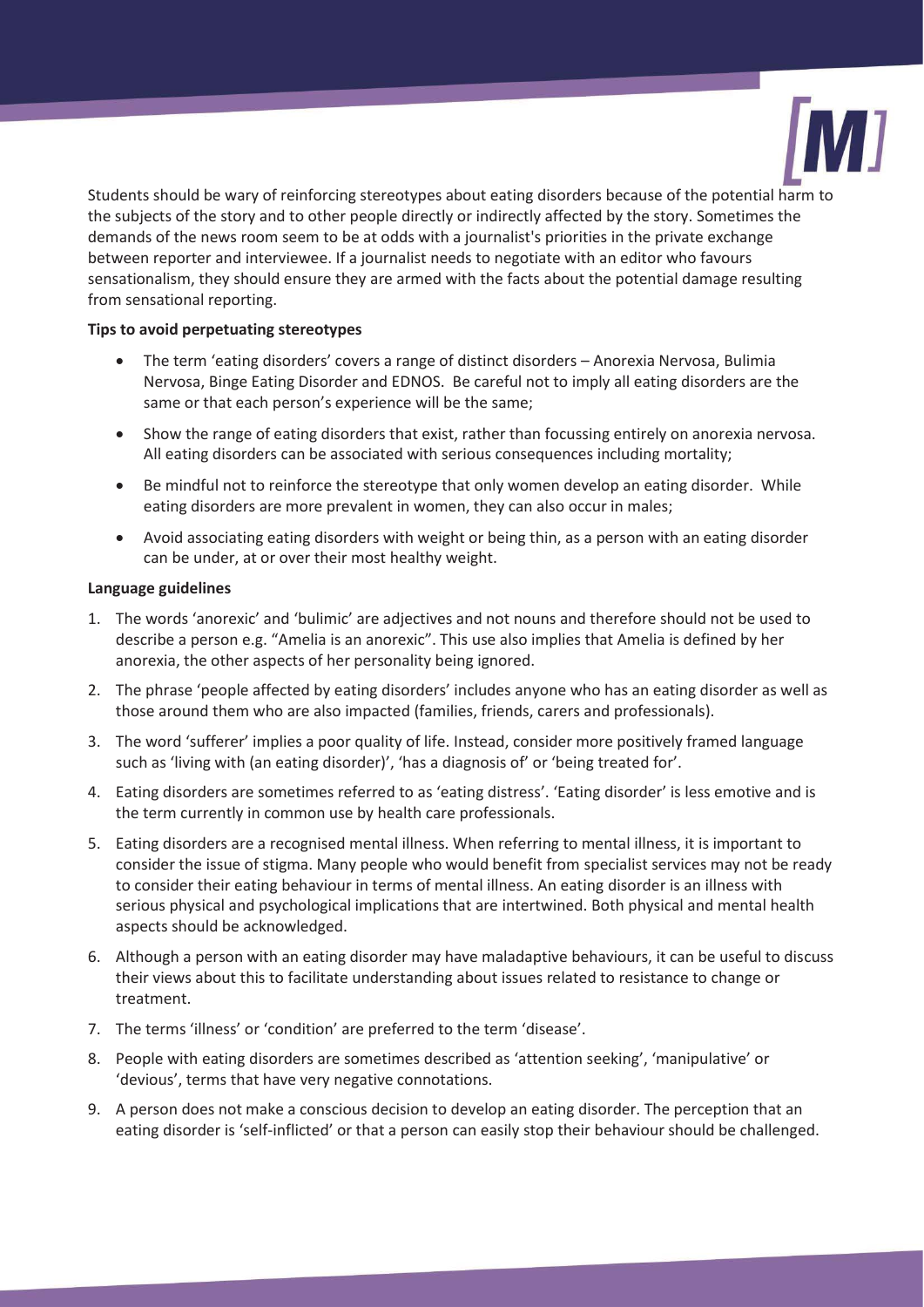

- 10. Eating disorders can affect both sexes, all ages and all social classes. References to typical profiles are inaccurate and can create feelings of exclusion.
- 11. When referring to self-harm, either the term 'self-injury' or 'self-harm' are acceptable but the term 'self-mutilation', which is also in common usage, is considered to reinforce stigma.

#### **NEDC recommends that reporting should not**:

- Describe details of how to engage in eating disorder behaviours
- Use or provide information on personal measurements in relation to people who have experienced an eating disorder (e.g. weight, amount of exercise, number of hospital admissions)
- Normalise, glamourise or stigmatise eating disorder behaviours
- Use judgmental or value-laden language
- Motivate people to act based on fear or stigma

#### **Question 7: What are the specific issues associated with reporting this as a TV news story?**

Some questions to prompt students are:

- To what extent do the pictures drive the story?
- What news values are attached to the images? Which images take priority?
- Do the images selected affect the way the story is written? How?
- What is the process for deciding which vision to select?
- Should the 'talent' be given equal time? Why?
- What will the message of the story be?
- How should the voice-over be written and why?
- What is the effect of including the question and the answer in a broadcast report?

## **What about celebrities?**

- **Eating disorders are not entertainment. Placing stories about eating disorders in 'entertainment', 'social' or 'gossip' sections trivialises the seriousness of eating disorders**
- **Present eating disorders as serious life threatening illnesses not a lifestyle choice**
- **Exercise caution when using language associated with eating disorders to describe a celebrity's appearance (e.g. 'looking anorexic'). This may glamorise or normalise eating**
- **Before reporting on celebrities with an eating disorder, consider the reliability of the source and consider the language and images you use**
- **Using 'before' and 'after' images of celebrities or other images focussed on their weight can be problematic for those at risk.**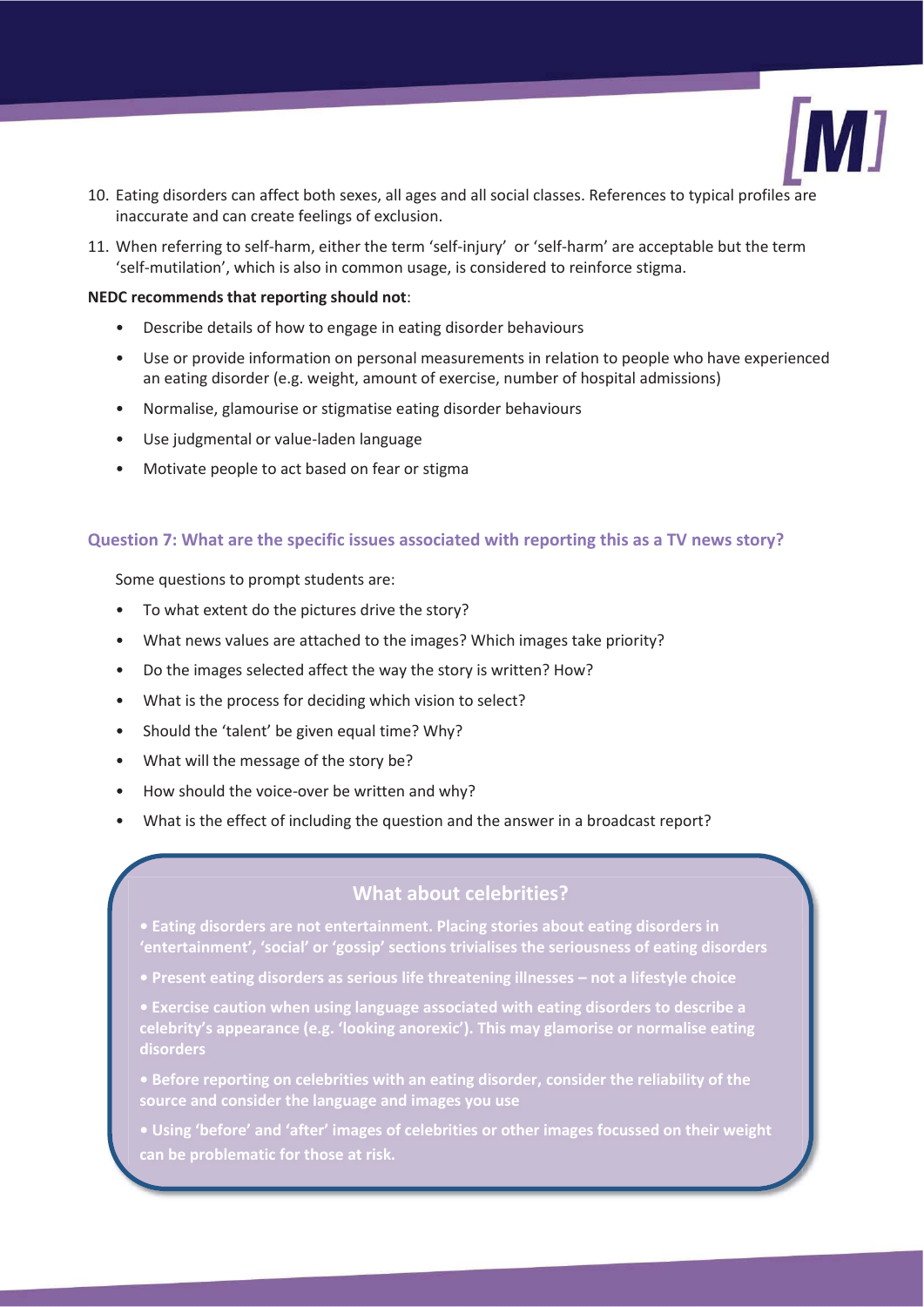

## **Question 8: How could this scenario be used as a basis for a feature story?**

One or more of the alternate frames outlined in Question 5 could be expanded to develop a feature story. The resource '*Fact or fiction?'* may also assist students to identify broader social issues associated with eating disorders and mental illness. This might involve researching:

- The nature of stigma and discrimination against people with Eating disorders
- Current policy and research about eating disorders
- The prevalence of different types of Eating disorders and how they impact on people's lives

You could ask students to brainstorm a longer list of possible stories based on issues demonstrated in the scenario. Once a topic for the feature has been chosen, students will need to consider:

- How might a journalist shed light on the issue?
- What are the key points to get across?
- Who would the journalist need to talk to? What would they ask?
- Where can the journalist get background information?
- Is there anything the journalist needs to know before interviewing a person with an eating disorder?
- How will the article be structured?

#### **Refer to Mindframe Reporting and Portrayal of Eating Disorders resource - click here**

#### **Question 9: Using this scenario for ethical debate**

You may choose to use any of the previous questions or the following suggestions:

**Question 1:** Should this story be reported?

**Question 2:** How can the ethical issues inherent in this story be balanced with journalistic values?

Some additional statements that can be used as the basis of a seminar, discussion or assignment are:

- When it comes to reporting eating disorders, the media is always part of the solution or part of the problem.
- How does the Journalist's Code of Ethics deal with reporting eating disorders in the context of mental illness?
- How would use of the Mindframe guidelines affect the reporting of this story?
- Reporting this story has the potential to do greater harm than good. Discuss.
- What is the role/responsibility of the journalist in interviewing people who are distressed or traumatised? What is an appropriate way of reporting this?

The resource '*Fact or fiction?'* is a useful reference for students for an ethics discussion or seminar.

Further reference materials are available at www.mindframe-media.info, including links to research on eating disorders, mental health and mental illness reporting.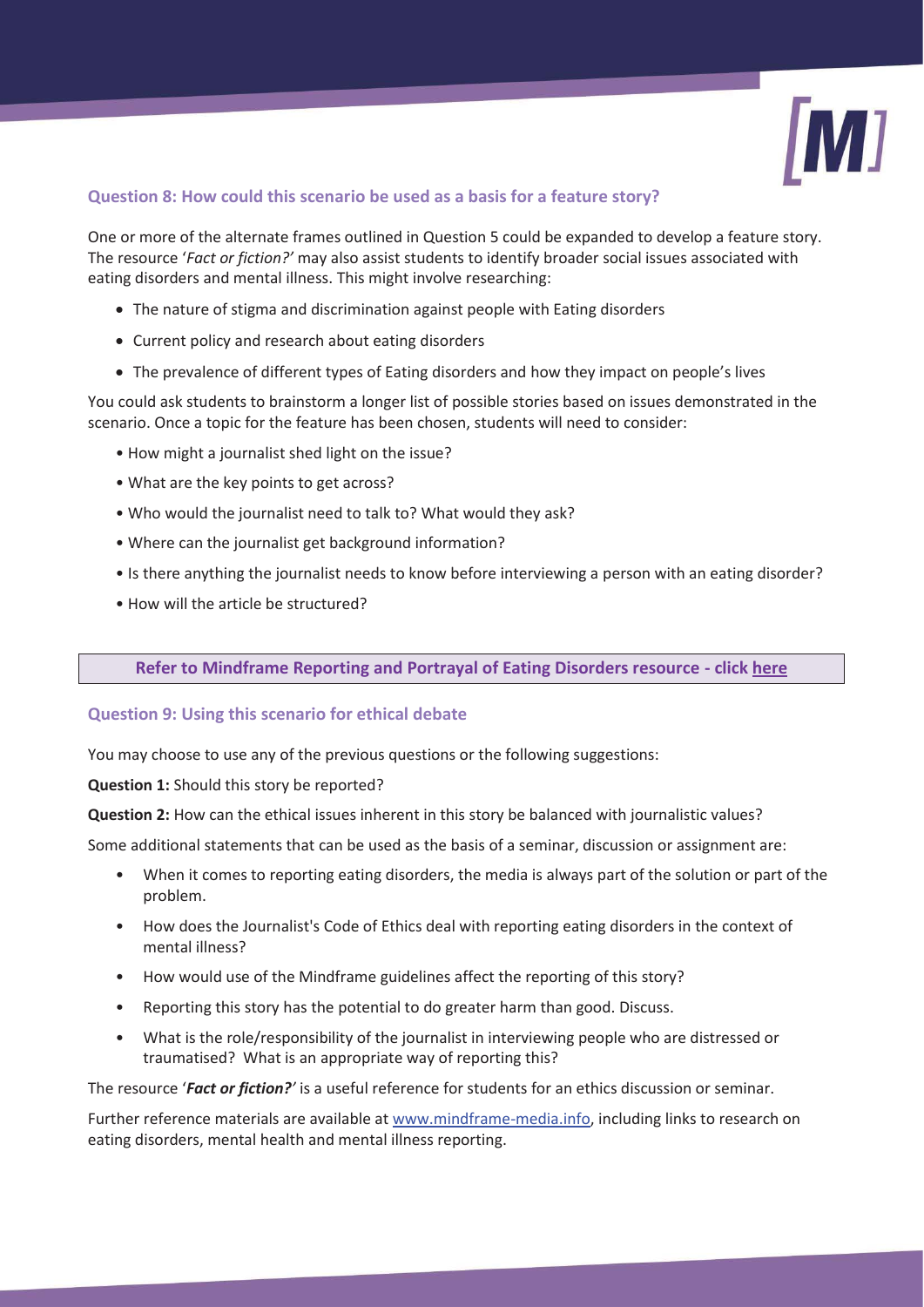

## **QUICK TIPS FOR REPORTING**

- **present eating disorders as serious mental illness rather than as lifestyle choice or part of an entertainment story**
- **focus on the impact eating disorders have on the person and their family**
- **avoid giving details of specific behaviours, measurements or quantities as this can be problematic and prompt those who are vulnerable to engage in 'copycat' behaviour**
- **avoid use of images of people with extreme body weight or shapes, as this may influence those who are at risk to strive to achieve an unrealistic size, shape or weight**
- **use language that avoids labelling the person by their illness or framing eating disorder as glamorous or as an option for dealing with problems (refer to media guide).**
- **ensure that if someone is telling their personal story that they are supported by an appropriate person or organisation**
- **avoid glamorising or presenting eating disorders within an entertainment context**
- **consult with recognised experts in the field for accuracy and evidence based perspectives**
- **promote help-seeking by adding information about support services**